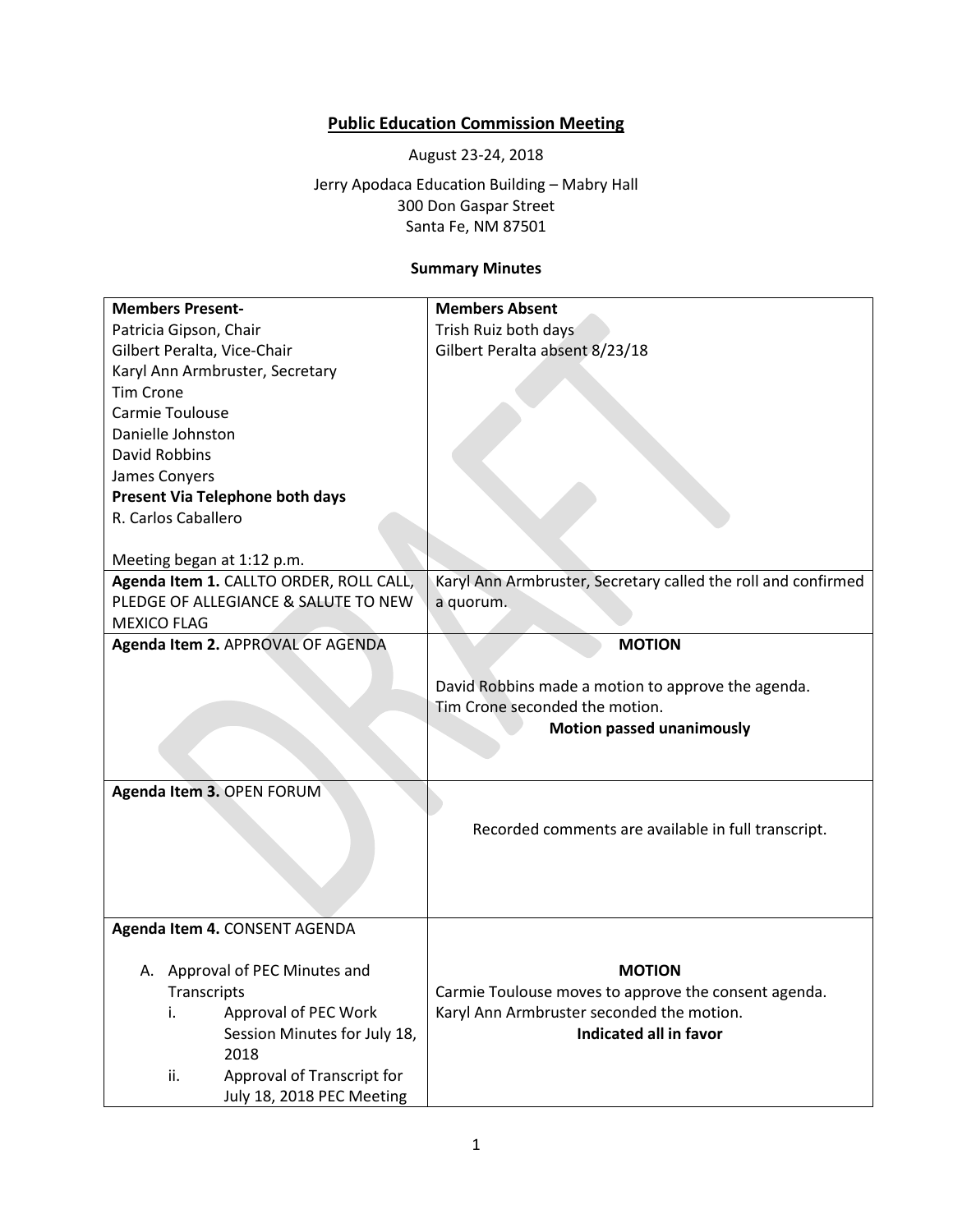|                                       | iii.      | <b>Approval of Summary</b>                      |                                                    |
|---------------------------------------|-----------|-------------------------------------------------|----------------------------------------------------|
|                                       |           | Minutes for July 18, 2018                       |                                                    |
|                                       |           | <b>PEC Meeting</b>                              |                                                    |
|                                       | iv.       | Approval of Transcript for                      |                                                    |
|                                       |           | the July 19, 2018                               |                                                    |
|                                       |           | <b>Community Input Hearing</b>                  |                                                    |
|                                       |           | for Solare Collegiate                           |                                                    |
|                                       |           | <b>Charter School</b>                           |                                                    |
|                                       | ٧.        | Approval of Transcript for                      |                                                    |
|                                       |           | the July 19, 2018 PEC                           |                                                    |
|                                       |           | <b>Emergency Meeting</b>                        |                                                    |
|                                       | vi.       | Approval of Summary                             |                                                    |
|                                       |           | Minutes for the July 19,                        |                                                    |
|                                       |           | 2018 PEC Emergency                              |                                                    |
|                                       |           | Meeting                                         |                                                    |
|                                       | vii.      | Approval of Transcript for                      |                                                    |
|                                       |           | the July 20, 2018                               |                                                    |
|                                       |           | <b>Community Input Hearing</b>                  |                                                    |
|                                       |           | for Raices del Saber                            |                                                    |
|                                       |           | Xinachtli Community                             |                                                    |
|                                       |           | School.                                         |                                                    |
|                                       | viii.     | Approval of Transcript for                      |                                                    |
|                                       |           | the August 1, 2018 PEC                          |                                                    |
|                                       |           | <b>Special Meeting</b>                          |                                                    |
|                                       | ix.       | <b>Approval of Summary</b>                      |                                                    |
|                                       |           | Minutes for the August 1,                       |                                                    |
|                                       |           | 2018 PEC Special Meeting                        |                                                    |
|                                       |           |                                                 |                                                    |
|                                       |           |                                                 |                                                    |
|                                       | <b>B.</b> | Action on School Specific Goals                 |                                                    |
|                                       | i.        | Media Arts Collaborative                        |                                                    |
|                                       |           | <b>Charter School</b>                           |                                                    |
|                                       | ii.       | New America School - Las                        |                                                    |
|                                       |           | Cruces                                          |                                                    |
| Agenda Item 5. APPROVAL/DENIAL OF NEW |           |                                                 |                                                    |
|                                       |           | <b>CHARTER SCHOOL APPLICATIONS</b>              |                                                    |
|                                       |           |                                                 |                                                    |
| А.                                    |           | Raices del Saber Xinachtli                      |                                                    |
|                                       |           | <b>Community School (SCHEDULED FOR</b>          |                                                    |
|                                       |           | THURSDAY, AUGUST 23, 2018 AT                    |                                                    |
|                                       | 1:00 P.M. |                                                 |                                                    |
|                                       | i.        | Public Input/Comments (15                       | Recorded comments are available in full transcript |
|                                       |           | $minutes$ ) –<br><b>Charter School Division</b> |                                                    |
|                                       | ii.       |                                                 |                                                    |
|                                       |           | Recommendation (15                              |                                                    |
|                                       | iii.      | minutes)<br><b>Applicant Comments (15</b>       |                                                    |
|                                       |           | minutes)                                        |                                                    |
|                                       |           |                                                 |                                                    |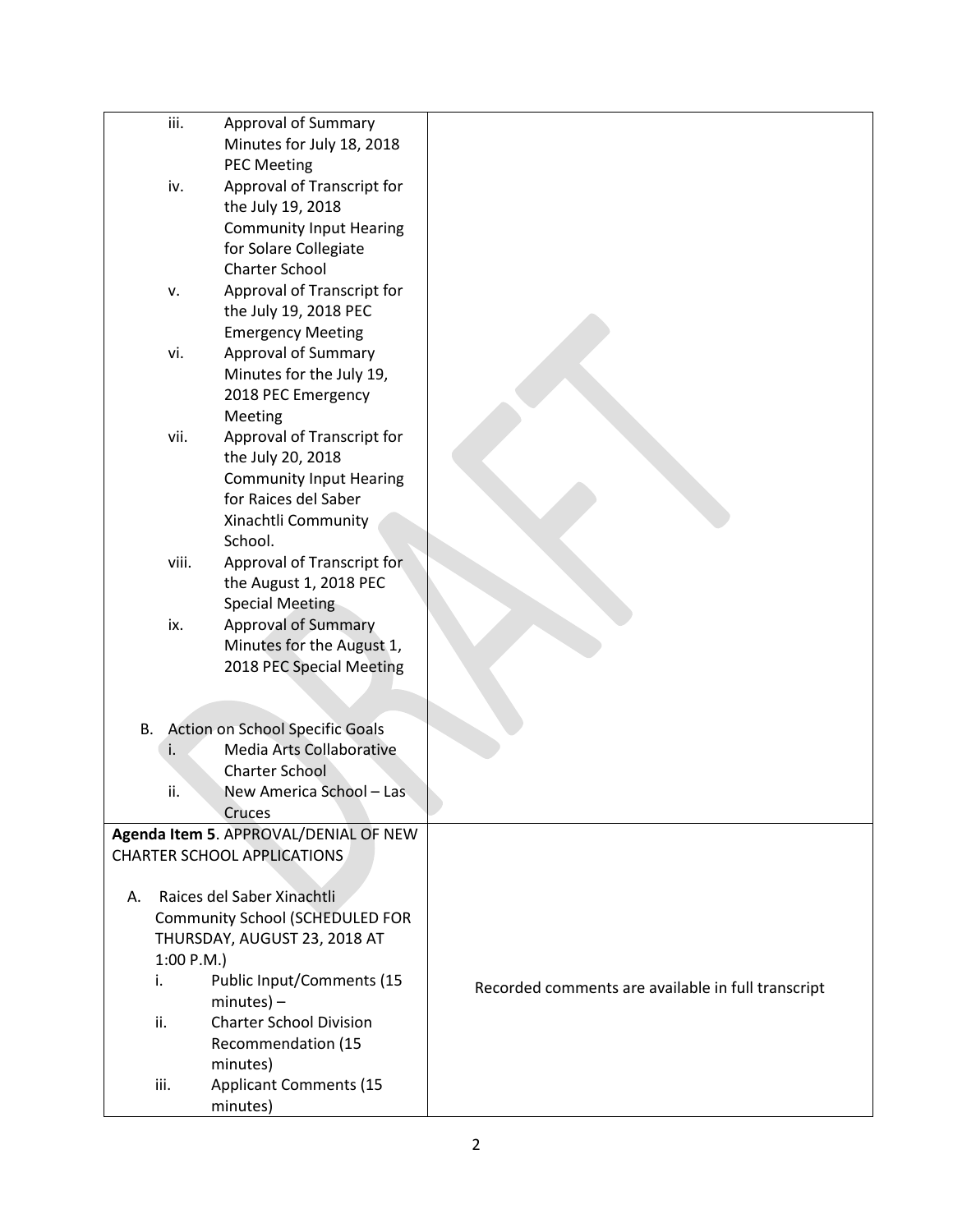| PEC Questions/Comments to |
|---------------------------|
| Applicant and CSD Closed  |
| Session                   |
|                           |

- v. Closed Session
	- a. Pursuant to NMSA 1978 § 10-15-1(H)(1) pertaining to issuance, suspension, renewal or revocation of Raices del Saber Xinachtli Community School license.
- b. Pursuant to NMSA 1978 § 10-15-1(H)(7) related to the attorney-client privilege pertaining to threatened or pending litigation in which the public body is or may become a participant, specifically *State of NM, ex rel. Mario Guggino, qui tam plaintiff v. Southwest Primary Learning Center, et al.,*  D-202-CV-2014-06924 vi. Determination Vote

#### **MOTION**

Patricia Gipson made the following motion:

Seeing no other questions, I'm going to move that the Commission enter into a Closed Session, the subject to be discussed are, pursuant to NMSA 1978, Sections10-15- 1(H)(1), pertaining to issuance, suspension, renewal, or revocation of Raíces del Saber Xinachtli Community School license; and, 2, pursuant to NMSA 1978, Sections 10-15- 1(H)(7), related to the attorney-client privilege pertaining to threatened or pending litigation in which the public body is or may become a participant, specifically State of New Mexico ex rel. Mario Guggino, qui tam Plaintiff, v. Southwest Primary Learning Center, et al., D-202-CV-2014-06924.

Motion seconded by Karyl Ann Armbruster.

#### **Motion passes unanimously**

#### **MOTION**

Patricia Gipson made the following motion: I move that the Commission end Closed Session. The matters -- the matters discussed in the Closed Session were limited only to those specified in the motion for closure, and no vote was taken during closed session.

David Robbins seconded the motion.

#### **Motion passes unanimously**

#### **MOTION**

David Robbins made the following motion: The motion is as follows: The overall application of Raíces predominantly is complete and adequate. However, the PEC is conditionally approving it with the following conditions: To move at least 50 percent of the evaluated areas initially rated "Approaches" to be rated "Meets" and to eliminate all evaluated areas that are rated "Falls Below" -- "Far Below," to eliminate those by February 28th, and that CSD will be doing the reevaluation.

Carmie Toulouse seconded the motion.

### **Motion passes 5-3 Johnston, Armbruster, and Crone voted no**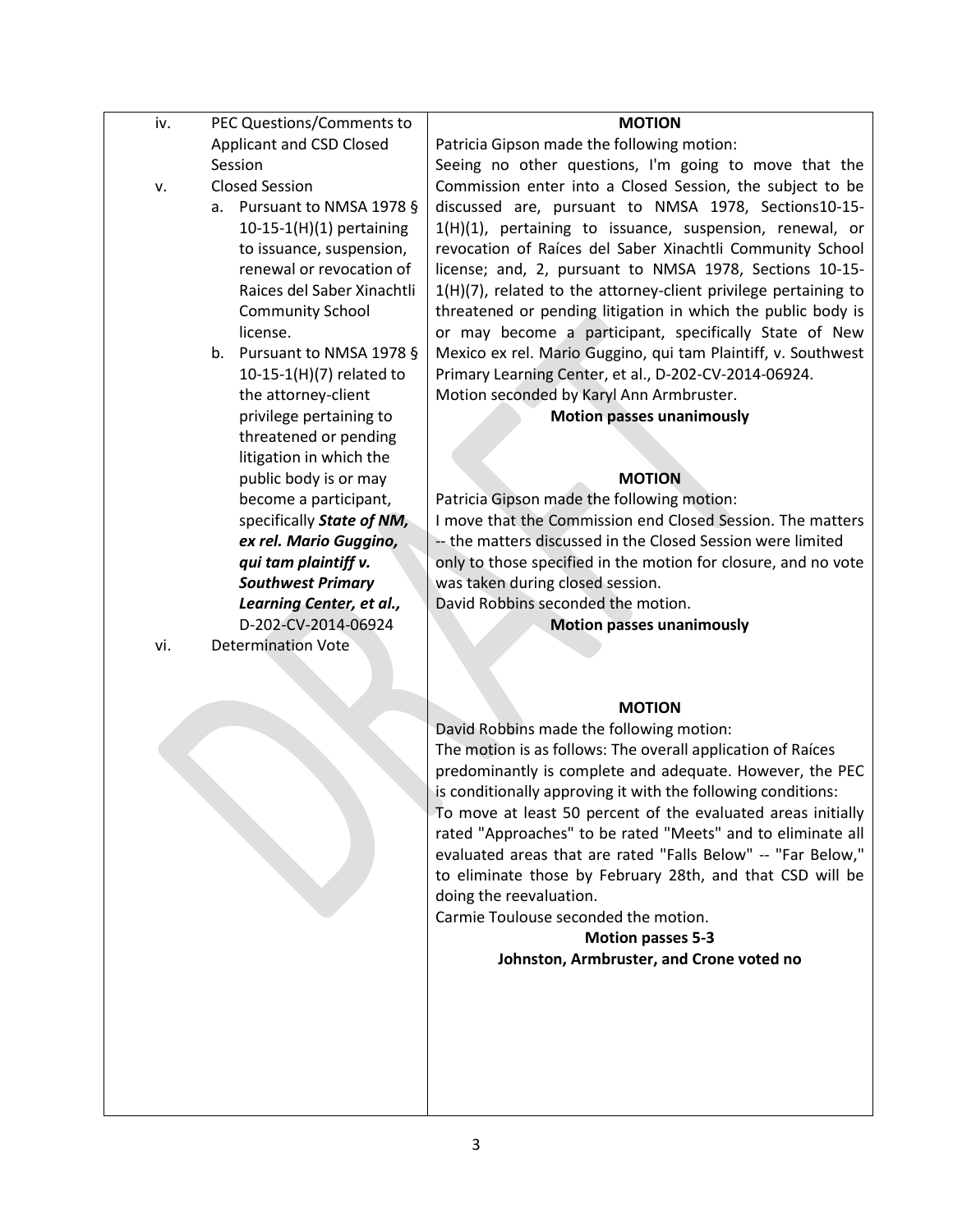|                                            |                                         | Recorded comments are available in full transcript             |
|--------------------------------------------|-----------------------------------------|----------------------------------------------------------------|
|                                            | B. Solare Collegiate Charter School     |                                                                |
|                                            | (SCHEDULED FOR FRIDAY, AUGUST           |                                                                |
|                                            | 24, 2018 AT 9:00 A.M.)                  | <b>MOTION</b>                                                  |
| i.                                         | Public Input/Comments (15               | Patricia Gipson made the following motion:                     |
|                                            | $minutes$ ) –                           | I move that the Commission enter into a Closed Session. The    |
| ii.                                        | <b>Charter School Division</b>          | subject to be discussed is pursuant to NMSA, Sections 1978,    |
|                                            | Recommendation (15 minutes)             | Sections 10-15-1(H)(1) pertaining to issuance, suspension,     |
| iii.                                       | <b>Applicant Comments (15</b>           | renewal, or revocation of Solare Collegiate Charter School     |
|                                            | minutes)                                | license.                                                       |
| iv.                                        | PEC Questions/Comments to               | Tim Crone seconded the motion.                                 |
|                                            | Applicant and CSD                       | <b>Motion passes unanimously</b>                               |
| v.                                         | Closed Session pursuant to              |                                                                |
|                                            | NMSA 1978 § 10-15-1(H)(1)               | <b>MOTION</b>                                                  |
|                                            | pertaining to issuance,                 | Patricia Gipson made the following motion:                     |
|                                            | suspension, renewal or                  | I move that we end Closed Session. The matters discussed in    |
|                                            | revocation of Solare Collegiate         | the Closed Session were limited only to those specified in the |
|                                            | <b>Charter School license</b>           | motion for closure, and no vote was taken during closed        |
| vi.                                        | <b>Determination Vote</b>               | session.                                                       |
|                                            |                                         | Gilbert Peralta seconded the motion.                           |
|                                            |                                         | <b>Motion passes unanimously</b>                               |
|                                            |                                         |                                                                |
|                                            |                                         | <b>MOTION</b>                                                  |
|                                            |                                         | Patricia Gipson made the following motion:                     |
|                                            |                                         | I move that the Public Education Commission approve the        |
|                                            |                                         | charter of Solare Collegiate Charter School.                   |
|                                            |                                         | David Robbins seconded the motion.                             |
|                                            |                                         | <b>Motion passes 8-1</b>                                       |
|                                            |                                         | Crone voted no                                                 |
|                                            |                                         |                                                                |
|                                            | Agenda Item 6. DISCUSSION AND POSSIBLE  |                                                                |
|                                            | ACTION ON State of NM, ex rel. Mario    |                                                                |
|                                            | Guggino, qui tam plaintiff v. Southwest | <b>MOTION</b>                                                  |
| Primary Learning Center, et al., D-202-CV- |                                         | Patricia Gipson made the following motion:                     |
| 2014-06924.                                |                                         | I am going to make a motion that we direct our legal counsel   |
|                                            |                                         | to draft a letter in support of -- to the Attorney General     |
|                                            |                                         | regarding the qui tam suit.                                    |
|                                            |                                         | David Robbins seconded the motion.                             |
|                                            |                                         | Motion passes 8-1.                                             |
|                                            |                                         | <b>Caballero abstained</b>                                     |
|                                            |                                         |                                                                |
|                                            | Agenda Item 7. REPORT FROM THE CHAIR    |                                                                |
|                                            |                                         |                                                                |
|                                            | A. Update from New Mexico Charter       |                                                                |
|                                            | Coalition                               | Recorded comments are available in full transcript.            |
| В.                                         | <b>Updated from New Mexico School</b>   |                                                                |
|                                            | <b>Board Association</b>                |                                                                |